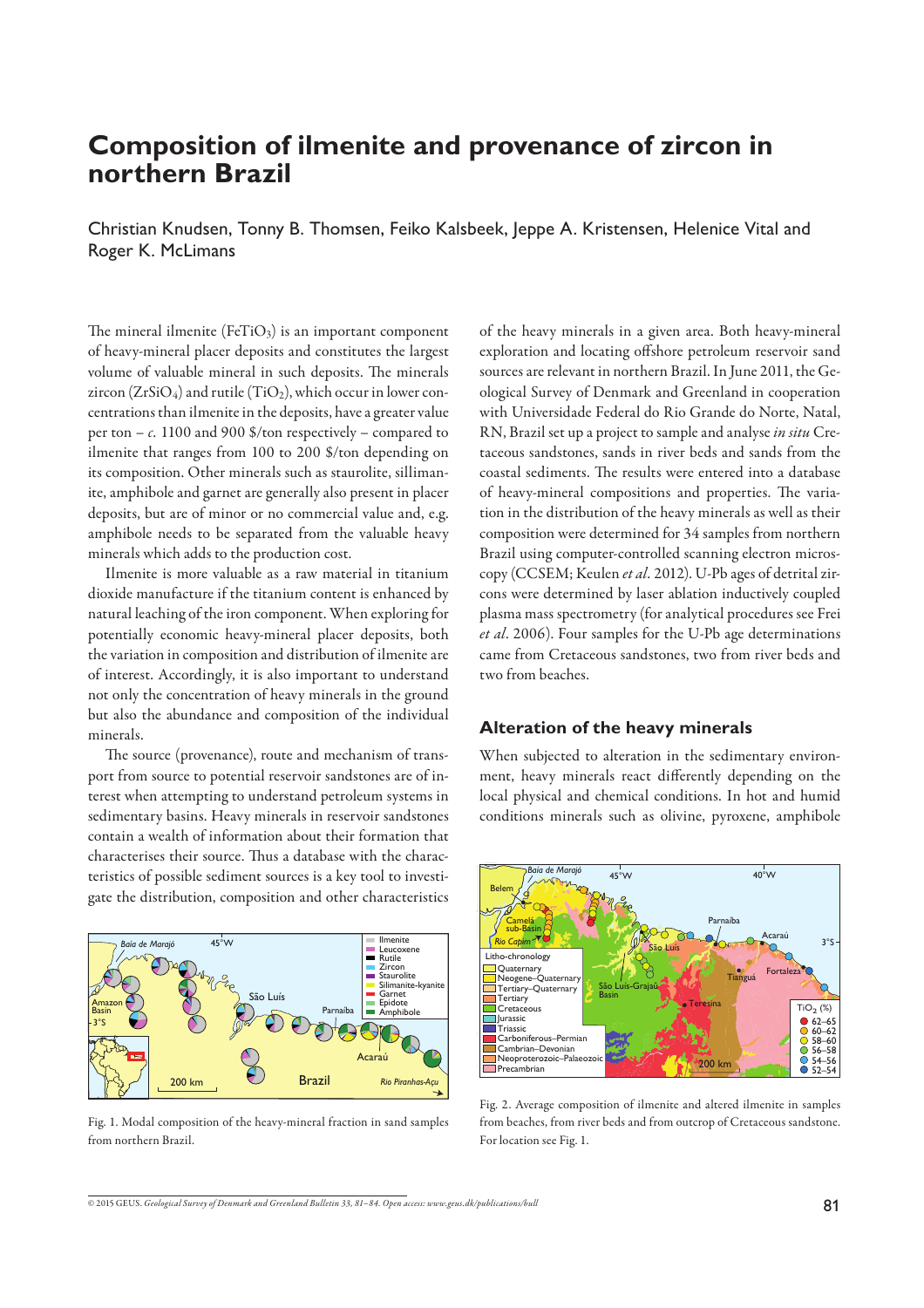

Fig. 3. CCSEM analysis of titanium minerals from a Cretaceous outcrop along Rio Capim (sample GGU 538118). A: The distribution of TiO<sub>2</sub> versus  $Fe<sub>2</sub>O<sub>3</sub>$  in the ilmenite, leucoxene and rutile show an inverse relationship between these two components, where  $Fe<sub>2</sub>O<sub>3</sub>$  decreases with increasing TiO2 – and with the degree of weathering. **B**: Histogram showing the content of  $TiO<sub>2</sub>$  in the titanium mineral grains.

and epidote are unstable and gradually disappear from the heavy-mineral assemblage (Morton & Hallsworth 1999). The heavy-mineral assemblages in the five easternmost beach sand samples from the northern Brazilian coast (Fig. 1) all contain abundant amphibole. The source of those heavy minerals is the Precambrian basement in the hinterland (pink, Fig. 2). A similar, diverse, heavy-mineral assemblage is described by da Silva & Vital (2000) in samples from the Rio Piranhas-Açu, north-eastern Brazil. The low degree of alteration of the heavy minerals is probably due to the climate which is arid in this part of Brazil. The heavy-mineral assemblages of the five eastern samples change westwards with increasing contents of alumina-silicates such as staurolite, sillimanite and kyanite; minerals which must be abundant in the hinterland, and which can fingerprint the sediment source for the eastern samples. To the west of Parnaíba (Fig. 1), the heavy-mineral assemblages are dominated by ilmenite, leucoxene, rutile, staurolite and zircon, which are very stable minerals (Morton & Hallsworth 1999). The precipitation, humidity and temperature increase towards the west and towards the Amazon Basin. This may account for the min-



Fig. 4. Scanning electron microscope (SEM) backscatter image of an ilmenite grain leached from the rim. In the light grey central part of the grain (**a**), the ilmenite is un-leached with preserved white hematite lamellae. Surrounding the un-leached core there is a zone (**b**), where the hematite is leached away forming pores (black) and where the ilmenite shows partial leaching (dark grey patches). In the grey rim (**c**), the ilmenite is highly leached and almost all iron is removed leading to the formation of leucoxene.

eralogical change indicative of intense alteration where even fairly stable heavy minerals like garnet have disappeared.

The Cretaceous sandstone in the interior of northern Brazil is altered by intense kaolinisation. Mendes & Truckenbrodt (2009) describe a mature heavy-mineral assemblage from Albian sandstones (Itapecuru Group) in the São Luís-Grajaû Basin and Góes *et al.* (2007) described similar assemblages from the Campanian–Maastrichtian (Ipixuna Formation) in the Camelá sub-basin to the west. Only robust heavy minerals such as ilmenite, zircon, rutile and staurolite are present in the Cretaceous samples inland south of São Luís and Baia de Marajá (Fig. 1) whereas less stable heavy minerals are lacking. The higher degree of alteration found in the heavy-mineral assemblage in the coastal beach samples in the western section of the coast could accordingly also be an effect of re-deposition of Cretaceous sandstones from the hinterland.

#### **Ilmenite composition**

The titanium content of ilmenite changes when it is subjected to chemical weathering; iron is leached and the relative content of titanium increases (Fig. 3A). Ultimately the mineral leucoxene, which mainly consists of  $TiO<sub>2</sub>$ , is formed (Bailey *et al.* 1956). A gradual increase of  $TiO<sub>2</sub>$  in ilmenite in beach sand is evidenced towards the west (Fig. 2). As discussed above that may be an effect of increasing humidity, but it may also be caused by an influx of reworked sediment from altered Cretaceous sandstones in the hinterland. The TiO2 content of ilmenite in the Albian sandstones (Itape-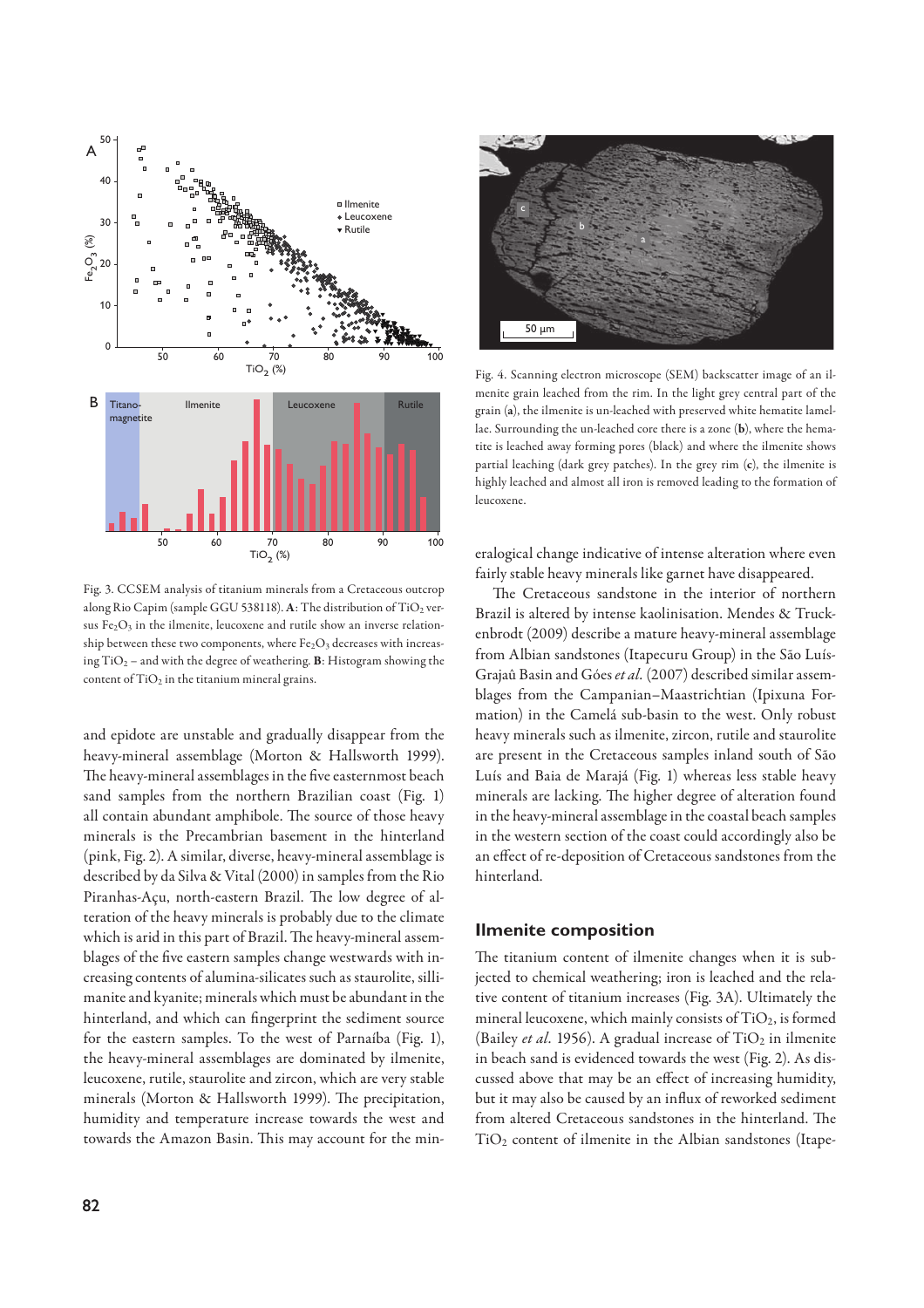

Fig. 5. U/Pb age distributions of detrital zircons from samples from northern Brazil. The two green stars to the east represent sandstone samples from the Albian Itapecuru Group and the two green stars to the west represent sandstone samples from the Campanian–Maastrichtian Ipixuna Formation. For location see Fig. 1.

curu Group; eastern line of samples in Fig. 2) is high and the TiO2 content is even higher in the Campanian–Maastrichtian (Ipixuna Formation) located in the more humid climate to the west.

The heavy-mineral assemblage from a Cretaceous outcrop along Rio Capim is dominated by ilmenite. Figure 3B shows that the content of  $TiO<sub>2</sub>$  in the titanium minerals has a bimodal distribution with almost no unaltered ilmenite  $(50\%$  TiO<sub>2</sub>). The bimodal distribution may indicate that the weathering is a two stage process.

 An example of chemical weathering of an ilmenite grain is shown in Fig. 4. The grain has a central core that is largely unaltered with hematite lamellae preserved, an intermediate zone where the hematite is leached away giving rise to porosity, and an outer margin that is completely transformed to leucoxene.

#### **Zircon provenance**

The crystalline basement complexes underlying the investigated sedimentary rocks in the eastern part of the area is the Borborema Province (de Almeida *et al.* 1981) that is composed of a complex assemblage of Palaeoproterozoic granitoid and metasedimentary gneisses, locally with outcrops of Archaean rocks and with numerous plutons of Neoproterozoic granite. Neoproterozoic sedimentary successions are also present. Palaeoproterozoic granitoid rocks are the most common, forming some 70% of the basement complex. The São Luís Craton in the west is dominated by the Trans Amazonian Orogeny with ages ranging from 2000 to 2200 Ma (Klein *et al.* 2005).

The U-Pb age distribution patterns for eight samples from north-eastern Brazil (Fig. 5) show the ages of zircon sand grains. Four of these are from Cretaceous sandstone, two are riverbed sand, and two are coastal sand. The age distributions (Fig. 5) are complex. The largest component in all samples is formed by Palaeo